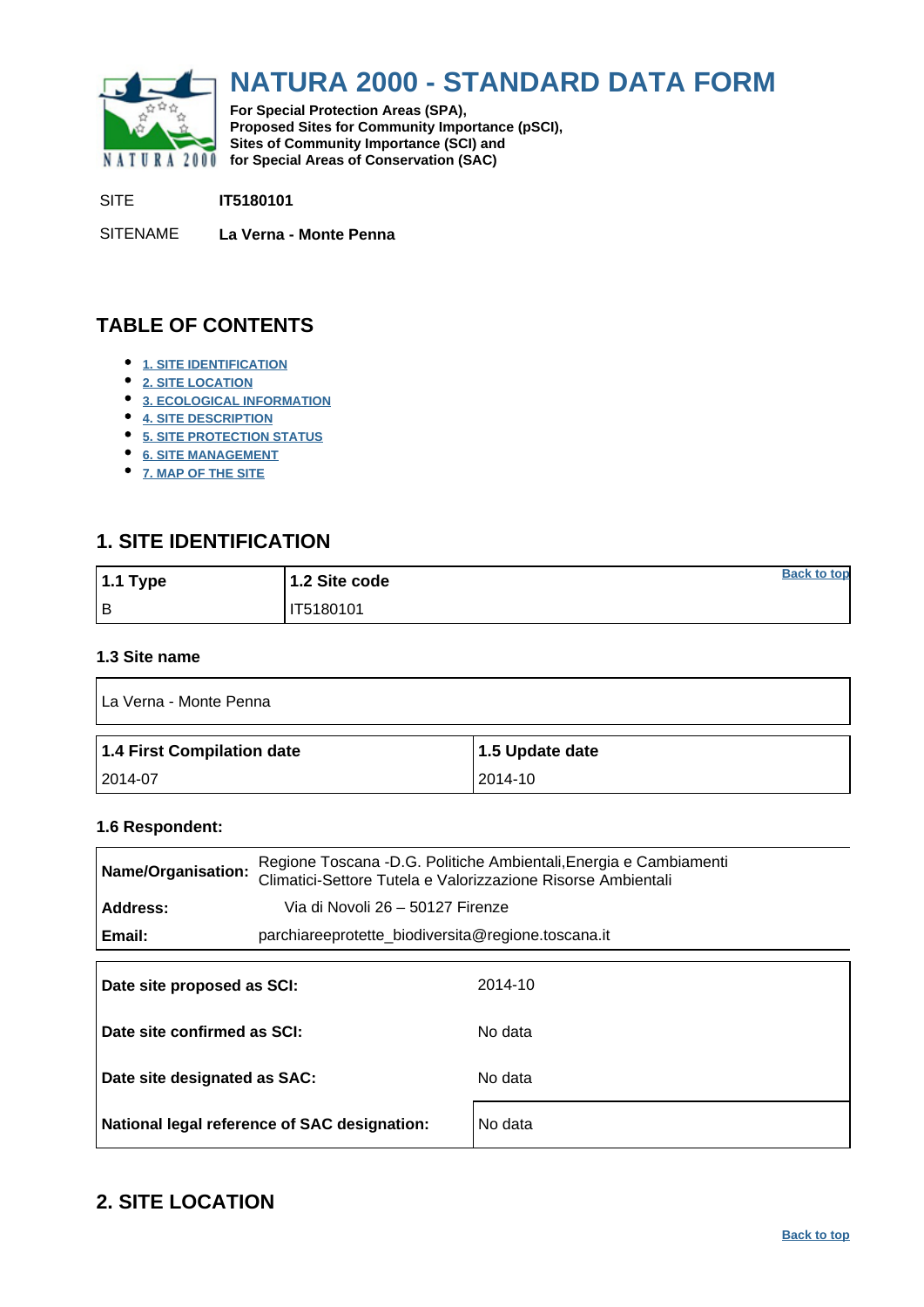#### **2.1 Site-centre location [decimal degrees]:**

| Longitude      | Latitude            |
|----------------|---------------------|
| 11.94          | 43.71               |
|                |                     |
| 2.2 Area [ha]: | 2.3 Marine area [%] |
| 302.0          | 0.0                 |
|                |                     |
|                |                     |

#### **2.4 Sitelength [km]:**

0.0

#### **2.5 Administrative region code and name**

| <b>NUTS level 2 code</b> | <b>Region Name</b> |
|--------------------------|--------------------|
| IITE1                    | oscana             |

#### **2.6 Biogeographical Region(s)**

Continental (100.0

### <span id="page-1-0"></span>**3. ECOLOGICAL INFORMATION**

#### **3.1 Habitat types present on the site and assessment for them**

**Annex I Habitat types Site assessment Code PF NP Cover [ha] Cave [number] Data quality A|B|C|D A|B|C Representativity Relative Surface Conservation Global** 3130 **b**  $\begin{array}{|c|c|c|c|c|c|}\n\hline\n\text{.} & \text{.} & \text{.} & \text{.} & \text{.} & \text{.} & \text{.} & \text{.} & \text{.} & \text{.} & \text{.} & \text{.} & \text{.} & \text{.} & \text{.} & \text{.} & \text{.} & \text{.} & \text{.} & \text{.} & \text{.} & \text{.} & \text{.} & \text{.} & \text{.} & \text{.} & \text{.} & \text{.} & \text{.} & \text{.} & \text{.} & \$ <sup>5130</sup> 6.2 G C C C C <sup>6210</sup> 10.5 G C C C C 6510 **1** 14.7 G C C B C 8210 **b**  $\begin{array}{|c|c|c|c|c|c|}\n\hline\n\text{8} & \text{8} & \text{8} \\
\hline\n\end{array}$  **b**  $\begin{array}{|c|c|c|c|c|}\n\hline\n\text{8} & \text{8} & \text{8} \\
\hline\n\end{array}$ 8310 **b**  $\begin{array}{|c|c|c|c|c|}\n\hline\n\text{8310} \text{B} & \text{0.01} & \text{G} & \text{G} & \text{C} & \text{B} & \text{C} \end{array}$ 9180 **1.**  $\begin{array}{|c|c|c|c|c|}\n\hline\n\end{array}$  (G B G B B B 91E0 6.9 G C C B C 91L0<sub>B</sub>

**[Back to top](#page-0-0)**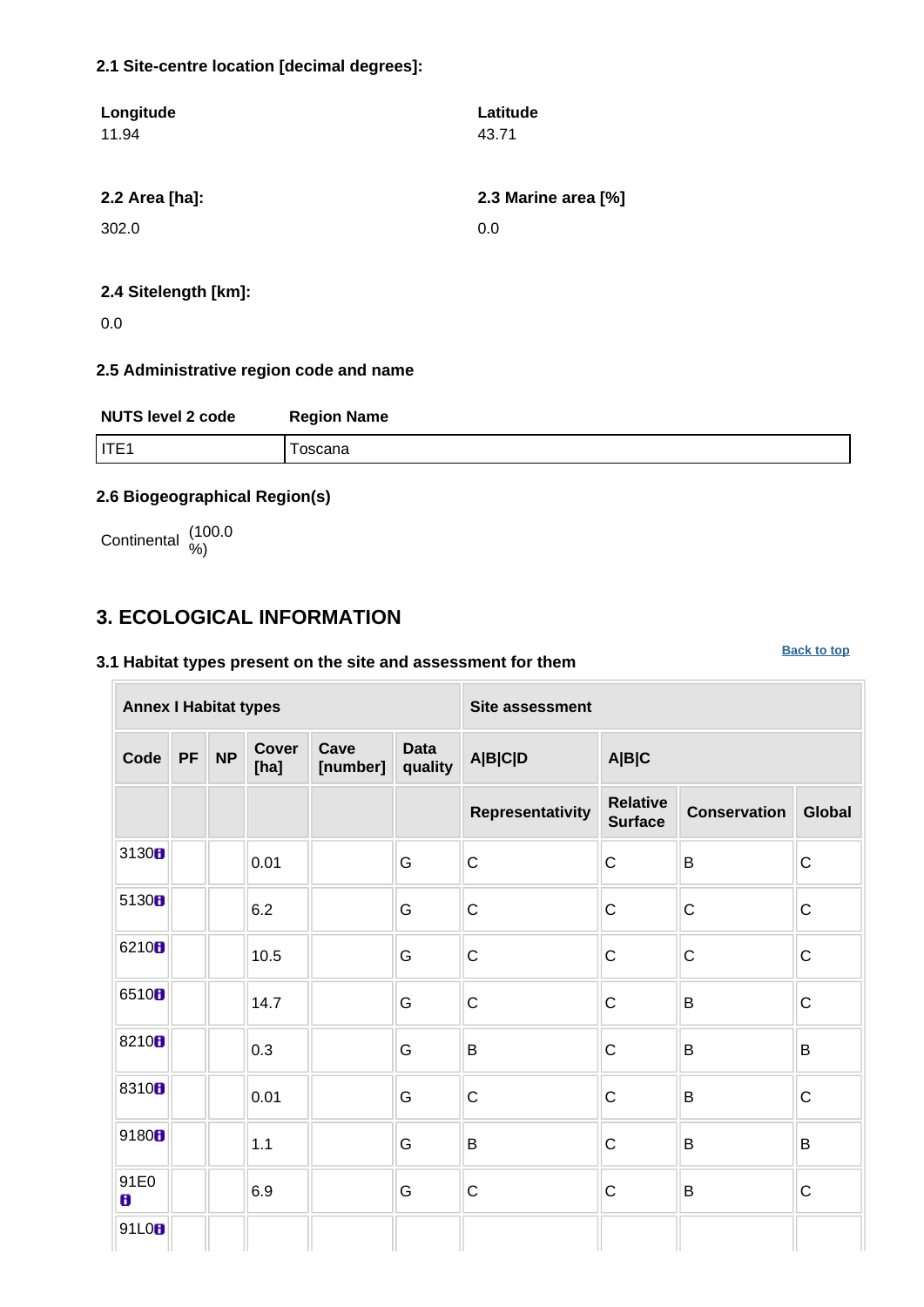|                   | 12.9  | v |                | ັ | ` |                |
|-------------------|-------|---|----------------|---|---|----------------|
| 9210 <sub>B</sub> | 106.2 | G | $\mathsf{A}$   | ັ | в | $\overline{A}$ |
| 9220 <sub>0</sub> | 19.6  | G | $\overline{A}$ | ັ | ╰ | $\overline{A}$ |

- **PF:** for the habitat types that can have a non-priority as well as a priority form (6210, 7130, 9430) enter "X" in the column PF to indicate the priority form.
- **NP:** in case that a habitat type no longer exists in the site enter: x (optional)
- **Cover:** decimal values can be entered
- **Caves:** for habitat types 8310, 8330 (caves) enter the number of caves if estimated surface is not available.
- **Data quality:** G = 'Good' (e.g. based on surveys); M = 'Moderate' (e.g. based on partial data with some extrapolation);  $P = 'Poor'$  (e.g. rough estimation)

#### **3.2 Species referred to in Article 4 of Directive 2009/147/EC and listed in Annex II of Directive 92/43/EEC and site evaluation for them**

| <b>Species</b> |      |                                     |   | Population in the site |   |             |            |             | <b>Site assessment</b> |           |              |       |              |             |
|----------------|------|-------------------------------------|---|------------------------|---|-------------|------------|-------------|------------------------|-----------|--------------|-------|--------------|-------------|
| G              | Code | <b>Scientific</b><br><b>Name</b>    | S | <b>NP</b>              | T | <b>Size</b> |            | <b>Unit</b> | Cat.                   | D.qual.   | A B C D      | A B C |              |             |
|                |      |                                     |   |                        |   | Min         | <b>Max</b> |             |                        |           | Pop.         | Con.  | Iso.         | Glo.        |
| M              | 1352 | <b>Canis lupus</b>                  |   |                        | р |             |            |             | R                      | <b>DD</b> | $\mathsf{C}$ | B     | $\mathsf{C}$ | B           |
| B              | A224 | <b>Caprimulgus</b><br>europaeus     |   |                        | p |             |            |             | $\mathsf{R}$           | <b>DD</b> | D            |       |              |             |
| B              | A081 | <b>Circus</b><br>aeruginosus        |   |                        | p |             |            |             | P                      | <b>DD</b> | D            |       |              |             |
| B              | A236 | <b>Dryocopus</b><br>martius         |   |                        | p |             |            |             | P                      | <b>DD</b> | $\mathsf{C}$ | B     | B            | B           |
| I              | 1065 | <b>Euphydryas</b><br>aurinia        |   |                        | p |             |            |             | $\mathsf{R}$           | <b>DD</b> | $\mathsf{C}$ | B     | B            | B           |
| P              | 4104 | <b>Himantoglossum</b><br>adriaticum |   |                        | p |             |            |             | P                      | <b>DD</b> | $\mathsf{C}$ | C     | $\mathsf{C}$ | $\mathsf C$ |
| B              | A338 | <b>Lanius collurio</b>              |   |                        | p |             |            |             | P                      | <b>DD</b> | D            |       |              |             |
| L              | 1083 | <b>Lucanus cervus</b>               |   |                        | p |             |            |             | $\mathsf{R}$           | <b>DD</b> | $\mathsf{C}$ | B     | $\mathsf{C}$ | B           |
| B              | A246 | Lullula arborea                     |   |                        | p |             |            |             | P                      | <b>DD</b> | $\mathsf{C}$ | B     | $\mathsf{C}$ | B           |
| B              | A072 | Pernis apivorus                     |   |                        | p |             |            |             | $\mathsf{R}$           | <b>DD</b> | $\mathsf{C}$ | B     | $\mathsf{C}$ | B           |
| M              | 1304 | <b>Rhinolophus</b><br>ferrumequinum |   |                        | p |             |            |             | P                      | <b>DD</b> | $\mathsf{C}$ | B     | $\mathsf{C}$ | B           |
| L              | 1087 | Rosalia alpina                      |   |                        | p |             |            |             | P                      | <b>DD</b> | $\mathsf{C}$ | A     | B            | B           |
| A              | 1167 | <b>Triturus carnifex</b>            |   |                        | p |             |            |             | $\mathsf{R}$           | <b>DD</b> | D            |       |              |             |

- **Group:**  $A =$  Amphibians,  $B =$  Birds,  $F =$  Fish,  $I =$  Invertebrates,  $M =$  Mammals,  $P =$  Plants,  $R =$  Reptiles
- **S:** in case that the data on species are sensitive and therefore have to be blocked for any public access enter: yes
- **NP:** in case that a species is no longer present in the site enter: x (optional)
- **Type:** p = permanent, r = reproducing, c = concentration, w = wintering (for plant and non-migratory species use permanent)
- Unit: i = individuals, p = pairs or other units according to the Standard list of population units and codes in accordance with Article 12 and 17 reporting (see **[reference portal](http://bd.eionet.europa.eu/activities/Natura_2000/reference_portal)**)
- $\bullet$  **Abundance categories (Cat.):**  $C =$  common,  $R =$  rare,  $V =$  very rare,  $P =$  present to fill if data are deficient (DD) or in addition to population size information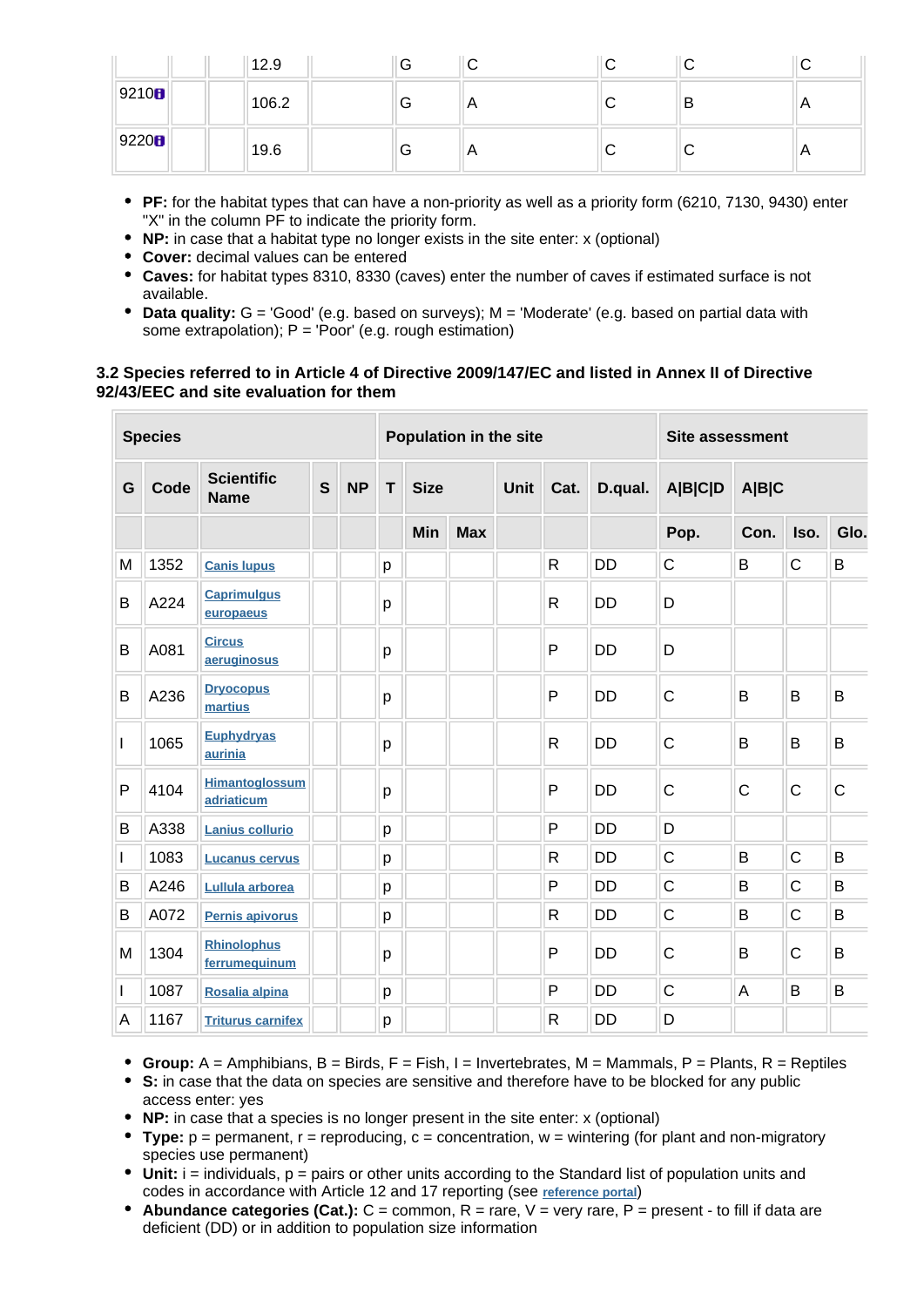**Data quality:** G = 'Good' (e.g. based on surveys); M = 'Moderate' (e.g. based on partial data with some extrapolation);  $P = 'Poor'$  (e.g. rough estimation);  $VP = 'Very$  poor' (use this category only, if not even a rough estimation of the population size can be made, in this case the fields for population size can remain empty, but the field "Abundance categories" has to be filled in)

#### **3.3 Other important species of flora and fauna (optional)**

| <b>Species</b> |             |                                      |              | Population in the site |                             |            | <b>Motivation</b> |                |    |                                              |                           |              |              |              |
|----------------|-------------|--------------------------------------|--------------|------------------------|-----------------------------|------------|-------------------|----------------|----|----------------------------------------------|---------------------------|--------------|--------------|--------------|
| Group          | <b>CODE</b> | <b>Scientific</b><br><b>Name</b>     | $\mathbf{s}$ | <b>NP</b>              | <b>Size</b><br>Unit<br>Cat. |            |                   | <b>Annex</b>   |    | <b>Other</b><br><b>Species</b><br>categories |                           |              |              |              |
|                |             |                                      |              |                        | Min                         | <b>Max</b> |                   | <b>C R V P</b> | IV | $\pmb{\mathsf{V}}$                           | $\boldsymbol{\mathsf{A}}$ | $\, {\bf B}$ | $\mathbf{C}$ | D            |
| $\mathsf{P}$   |             | <b>Alissoides</b><br>utriculata      |              |                        |                             |            |                   | $\vee$         |    |                                              |                           |              |              | X            |
| $\sf P$        |             | <b>Alnus incana</b>                  |              |                        |                             |            |                   | $\mathsf{R}$   |    |                                              |                           |              |              | X            |
| $\mathsf{P}$   |             | <b>Amelanchier</b><br>ovalis         |              |                        |                             |            |                   | $\mathsf{R}$   |    |                                              |                           |              |              | $\mathsf{X}$ |
| $\mathsf{P}$   |             | <b>Anemone</b><br>ranuncoloides      |              |                        |                             |            |                   | $\mathsf R$    |    |                                              |                           |              |              | X            |
| $\mathsf{P}$   |             | <b>Aquilegia</b><br>vulgaris         |              |                        |                             |            |                   | $\vee$         |    |                                              |                           | X            |              |              |
| $\mathsf{P}$   |             | <b>Atropa</b><br>belladonna          |              |                        |                             |            |                   | ${\sf R}$      |    |                                              |                           |              |              | X            |
| $\mathsf{P}$   |             | <b>Berberis</b><br>vulgaris          |              |                        |                             |            |                   | $\vee$         |    |                                              |                           |              |              | X            |
| $\mathsf{P}$   |             | <b>Campanula</b><br><b>latifolia</b> |              |                        |                             |            |                   | $\mathsf R$    |    |                                              |                           |              |              | $\mathsf{X}$ |
| P              |             | <b>Campanula</b><br>scheuchzeri      |              |                        |                             |            |                   | $\mathsf{R}$   |    |                                              |                           | X            |              |              |
| ${\sf P}$      |             | <b>Centaurea</b><br>arrigonii        |              |                        |                             |            |                   | $\mathsf C$    |    |                                              |                           | X            |              |              |
| $\mathsf B$    |             | <b>Certhia</b><br>familiaris         |              |                        |                             |            |                   | $\mathsf{P}$   |    |                                              |                           |              |              | $\mathsf{X}$ |
| $\mathsf{P}$   |             | <b>Convallaria</b><br>majalis        |              |                        |                             |            |                   | ${\sf R}$      |    |                                              |                           |              |              | $\mathsf{X}$ |
| B              | A113        | <b>Coturnix</b><br>coturnix          |              |                        |                             |            |                   | P              |    |                                              |                           |              |              | X            |
| $\sf P$        |             | <b>Cynoglottis</b><br>barrelieri     |              |                        |                             |            |                   | $\mathsf{R}$   |    |                                              |                           |              |              | $\mathsf{X}$ |
| $\mathsf{P}$   |             | Daphne alpina                        |              |                        |                             |            |                   | $\mathsf V$    |    |                                              |                           |              |              | X            |
| $\sf P$        |             | <b>Daphne</b><br>mezereum            |              |                        |                             |            |                   | $\mathsf C$    |    |                                              |                           |              |              | X            |
| $\sf P$        |             | <b>Delphinium</b><br>fissum          |              |                        |                             |            |                   | ${\sf R}$      |    |                                              |                           |              |              | $\mathsf X$  |
| B              | A240        | <b>Dendrocopos</b><br>minor          |              |                        |                             |            |                   | P              |    |                                              |                           |              | $\mathsf{X}$ |              |
| $\sf P$        |             | <b>Dianthus</b><br>superbus          |              |                        |                             |            |                   | $\vee$         |    |                                              |                           |              |              | $\mathsf X$  |
| $\sf P$        |             | Eriophorum<br>latifolium             |              |                        |                             |            |                   | $\mathsf{R}$   |    |                                              |                           |              |              | $\mathsf X$  |
|                |             | <b>Euonymus</b>                      |              |                        |                             |            |                   |                |    |                                              |                           |              |              |              |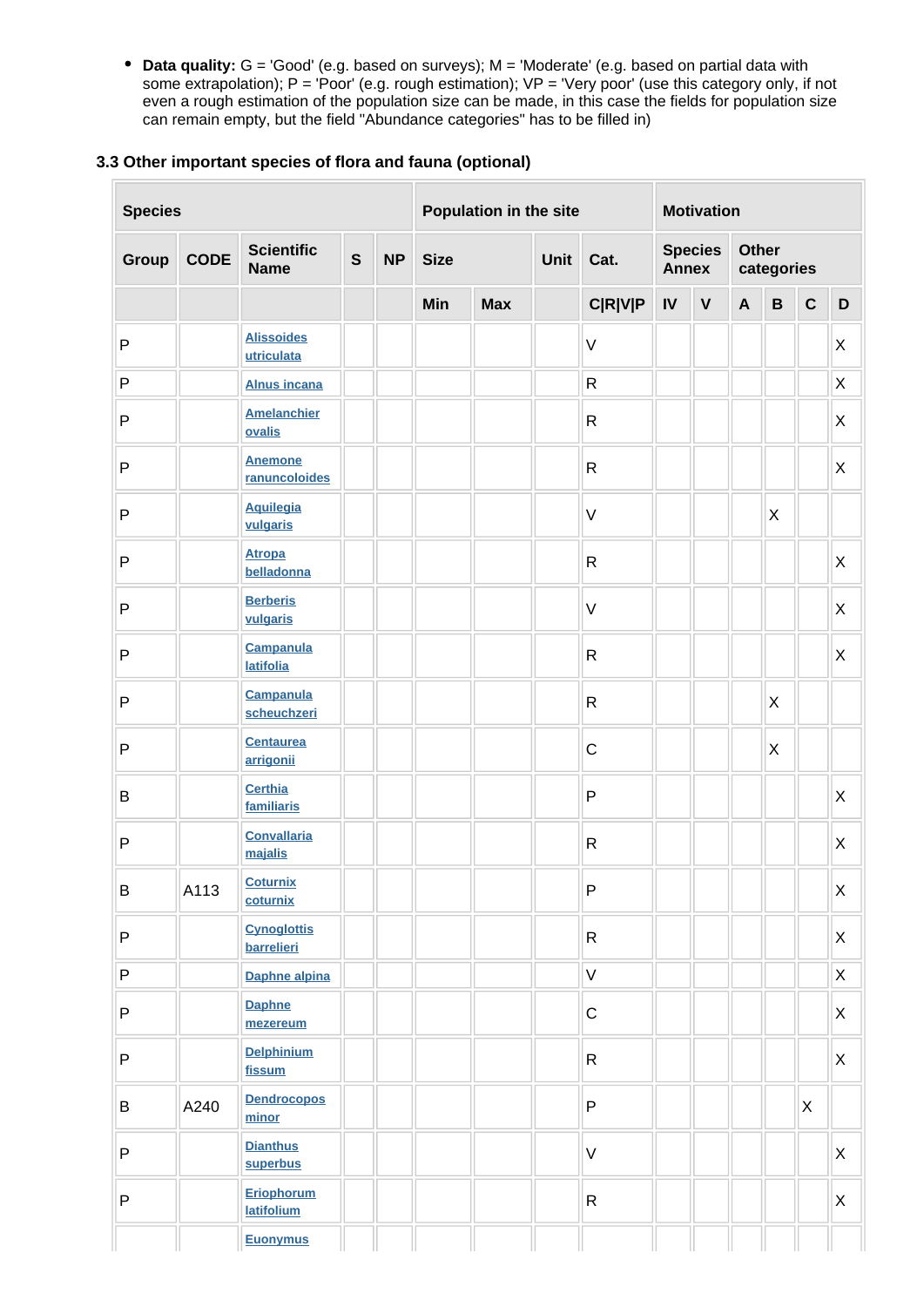| P            |      | <b>latifolius</b>                     |  | $\mathsf{R}$ |             |                           |                           | $\mathsf X$    |
|--------------|------|---------------------------------------|--|--------------|-------------|---------------------------|---------------------------|----------------|
| B            | A096 | <b>Falco</b><br>tinnunculus           |  | $\mathsf{P}$ |             |                           | X                         |                |
| P            |      | Galanthus<br>nivalis                  |  | $\sf P$      | $\mathsf X$ |                           |                           | X              |
| P            |      | Gentiana<br>asclepiadea               |  | $\mathsf V$  |             |                           |                           | X              |
| P            |      | Gentiana<br>cruciata                  |  | $\vee$       |             |                           |                           | X              |
| P            |      | Gentiana verna                        |  | ${\sf R}$    |             |                           |                           | X              |
| P            |      | Goodyera<br>repens                    |  | $\mathsf{R}$ |             |                           |                           | X              |
| P            |      | <b>Hesperis</b><br>matronalis         |  | $\vee$       |             |                           |                           | $\pmb{\times}$ |
| A            |      | <b>Hydromantes</b><br><b>italicus</b> |  | $\sf P$      |             | $\mathsf X$               | X                         |                |
| P            |      | Lilium<br>bulbiferum                  |  | $\mathsf{R}$ |             |                           |                           | X              |
| $\mathsf{P}$ |      | Lilium<br>martagon                    |  | $\vee$       |             |                           |                           | $\pmb{\times}$ |
| I            |      | <b>Maculinea</b><br>arion             |  | $\sf P$      |             |                           | $\mathsf{X}$              |                |
| P            |      | <b>Moneses</b><br>uniflora            |  | $\vee$       |             |                           |                           | X              |
| P            |      | <b>Murbeckiella</b><br>zanonii        |  | $\mathsf C$  |             | $\mathsf X$               |                           |                |
| M            |      | <b>Neomys</b><br>anomalus             |  | $\mathsf{P}$ |             |                           | $\mathsf{X}$              |                |
| M            |      | <b>Nyctalus</b><br>noctula            |  | P            |             |                           | $\boldsymbol{\mathsf{X}}$ |                |
| B            |      | <b>Phylloscopus</b><br>sibilatrix     |  | $\mathsf{R}$ |             |                           |                           | $\pmb{\times}$ |
| M            | 1329 | <b>Plecotus</b><br>austriacus         |  | P            |             |                           | $\mathsf{X}$              |                |
| P            |      | Rhamnus<br>alpinus                    |  | $\mathsf{R}$ |             |                           |                           | $\mathsf X$    |
| P            |      | <b>Ribes alpinum</b>                  |  | $\mathsf{R}$ |             |                           |                           | $\mathsf X$    |
| P            |      | <b>Ribes</b><br>multiflorum           |  | $\mathsf{R}$ |             |                           |                           | $\mathsf X$    |
| P            |      | <b>Ribes petreum</b>                  |  | $\vee$       |             |                           |                           | $\pmb{\times}$ |
| P            |      | Rosa rubiflora                        |  | $\vee$       |             |                           |                           | $\mathsf X$    |
| P            |      | <b>Sedum</b><br>monregalense          |  | $\mathsf C$  |             | $\mathsf{X}$              |                           |                |
| P            |      | <b>Sesleria</b><br>pichiana           |  | $\mathsf C$  |             | $\boldsymbol{\mathsf{X}}$ |                           |                |
| P            |      | <b>Staphylea</b><br>pinnata           |  | $\mathsf{R}$ |             |                           |                           | X              |

**Group:** A = Amphibians, B = Birds, F = Fish, Fu = Fungi, I = Invertebrates, L = Lichens, M = Mammals,  $P =$  Plants,  $R =$  Reptiles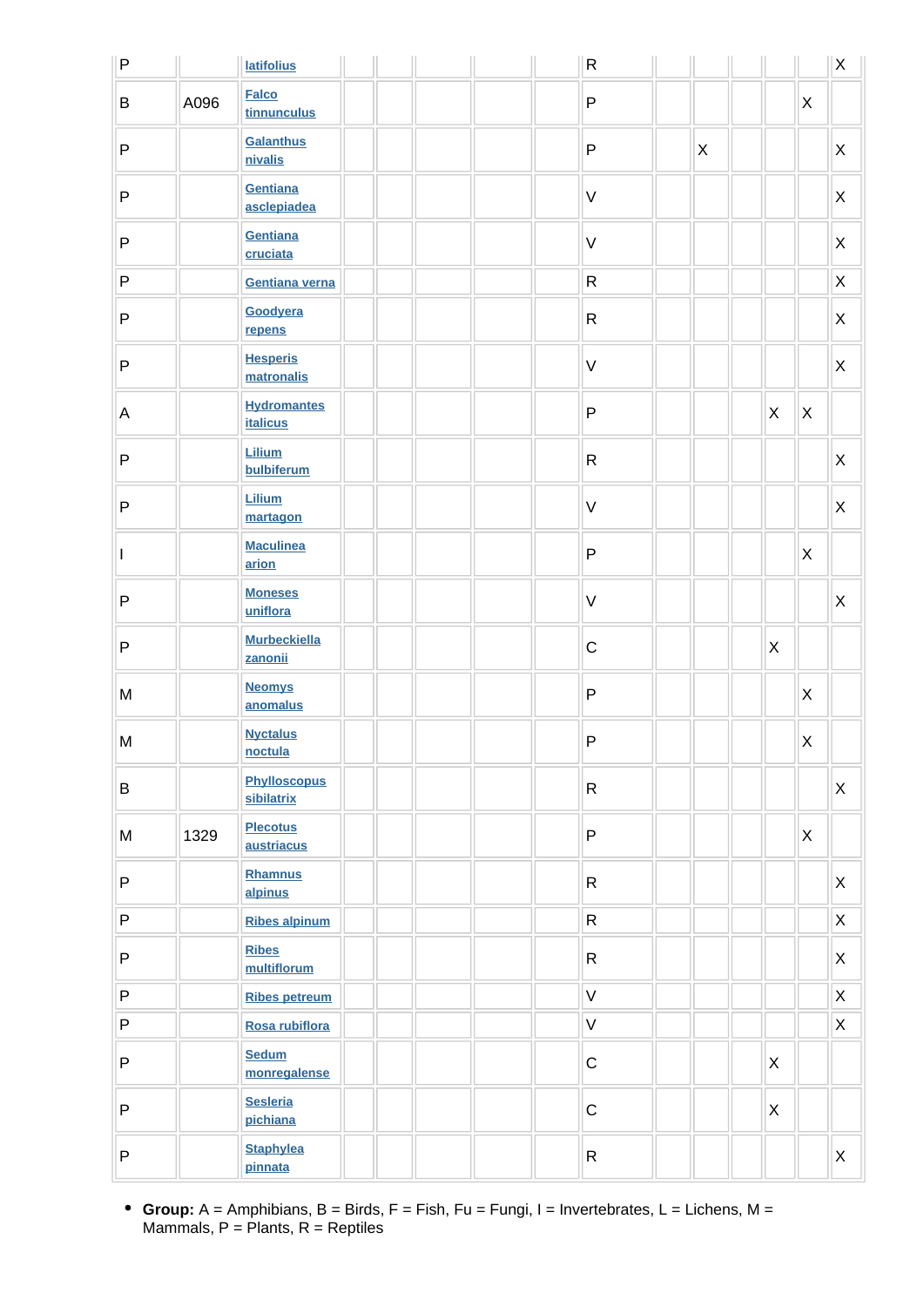- **CODE:** for Birds, Annex IV and V species the code as provided in the reference portal should be used in addition to the scientific name
- **S:** in case that the data on species are sensitive and therefore have to be blocked for any public access enter: yes
- **NP:** in case that a species is no longer present in the site enter: x (optional)
- $\bullet$  Unit:  $i =$  individuals,  $p =$  pairs or other units according to the standard list of population units and codes in accordance with Article 12 and 17 reporting, (see **[reference portal](http://bd.eionet.europa.eu/activities/Natura_2000/reference_portal)**)
- **Cat.:** Abundance categories: C = common, R = rare, V = very rare, P = present
- **Motivation categories: IV, V:** Annex Species (Habitats Directive), **A:** National Red List data; **B:** Endemics; **C:** International Conventions; **D:** other reasons

# <span id="page-5-0"></span>**4. SITE DESCRIPTION**

#### **4.1 General site character**

**[Back to top](#page-0-0)**

| <b>Habitat class</b>       | % Cover |
|----------------------------|---------|
| <b>N23</b>                 | 2.0     |
| N22                        | 8.0     |
| N <sub>19</sub>            | 50.0    |
| N <sub>16</sub>            | 40.0    |
| <b>Total Habitat Cover</b> | 100     |

#### **Other Site Characteristics**

Il bosco monumentale è caratterizzato da notevolissimi livelli di complessità e maturità, e può essere considerato un?emergenza storica e paesaggistica.

#### **4.2 Quality and importance**

Area di notevole interesse storico-naturalistico con nuclei di antiche foreste montane ben conservati su suoli di derivazione calcarea, rari sull'Appennino Toscano, e habitat rocciosi calcarei, anch'essi poco comuni in Toscana, che ospitano specie rare e interessanti.

#### **4.3 Threats, pressures and activities with impacts on the site**

The most important impacts and activities with high effect on the site

| Negative Impacts   |                                        |                                   |                           |  |  |  |  |  |
|--------------------|----------------------------------------|-----------------------------------|---------------------------|--|--|--|--|--|
| Rank               | Threats<br>land<br>pressures<br>[code] | Pollution<br>(optional)<br>[code] | inside/outside<br>[i o b] |  |  |  |  |  |
| M                  | B02.01.02                              |                                   | b                         |  |  |  |  |  |
| lн                 | A03.03                                 |                                   | b                         |  |  |  |  |  |
|                    | D01.02                                 |                                   | о                         |  |  |  |  |  |
| H                  | 103.02                                 |                                   | b                         |  |  |  |  |  |
|                    | G01.03                                 |                                   | b                         |  |  |  |  |  |
| M                  | G01.02                                 |                                   | b                         |  |  |  |  |  |
| $\overline{\sf H}$ | A04.03                                 |                                   | b                         |  |  |  |  |  |
|                    | E01.01                                 |                                   | о                         |  |  |  |  |  |
| M                  | K04.05                                 |                                   | b                         |  |  |  |  |  |

| Positive Impacts |                                                |                     |                           |  |  |  |  |  |
|------------------|------------------------------------------------|---------------------|---------------------------|--|--|--|--|--|
| Rank             | Activities,<br>management (optional)<br>[code] | Pollution<br>[code] | inside/outside<br>[i o b] |  |  |  |  |  |
| lн               | B02.05                                         |                     |                           |  |  |  |  |  |
| lн               | A04.02                                         |                     | b                         |  |  |  |  |  |

Rank:  $H = high$ ,  $M = medium$ ,  $L = low$ 

Pollution:  $N =$  Nitrogen input, P = Phosphor/Phosphate input, A = Acid input/acidification,

 $T =$  toxic inorganic chemicals,  $Q =$  toxic organic chemicals,  $X =$  Mixed pollutions

<span id="page-5-1"></span> $i =$  inside,  $o =$  outside,  $b =$  both